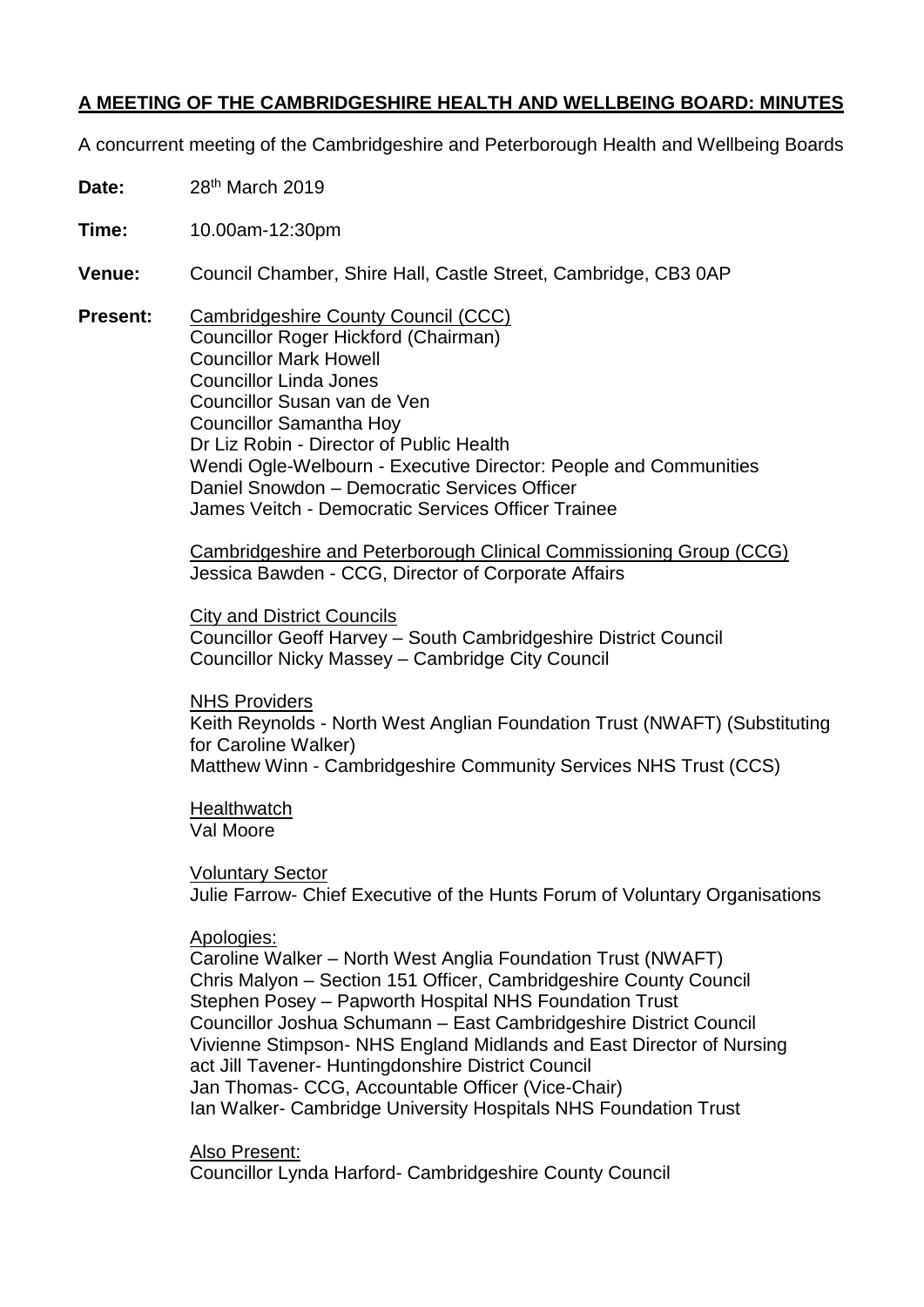Peterborough Health and Wellbeing Board Councillor John Holdich (Chairman) Dr. Gary Howsam (Vice-Chair) Councillor Mohammed Jamil

## **130. APOLOGIES FOR ABSENCE AND DECLARATIONS OF INTEREST**

Apologies for absence were noted as recorded above and there were no declarations of interest

## **131. MINUTES OF THE CAMBRIDGESHIRE HEALTH AND WELLBEING BOARD MEETING ON 31 JANUARY 2019**

The minutes of the meeting on 31st January 2019 were agreed as an accurate record and signed by the Chairman.

Minute 122: An elected Member sought clarification that the Suicide Prevention Evaluation Report would be circulated. The Director of Public Health clarified that she had been in touch with the corresponding officers and would make sure the document was circulated promptly.

# **132. CAMBRIDGESHIRE HEALTH AND WELLBEING BOARD ACTION LOG**

The Action Log was noted.

# **133. CAMBRIDGESHIRE & PETERBOROUGH IMPROVED BETTER CARE FUND EVALUATION 2018-19**

The Board received a report providing an update on the evaluation of the Improved Better Care Fund (iBCF) for Cambridgeshire and Peterborough in the period 2018-19. The Director of Commissioning provided a summary of how the BCF money was used in line with the three national conditions: to support Adult Social Care Provision, to Reduce Pressures on the NHS and to stabilise the Care Market. He stated that the Health and Wellbeing Board (HWB) had delegated governance of the Better Care Fund to the Integrated Commissioning Board (ICB). The ICB formulated some potential areas of investment, following system wide planning and discussion, which were listed in the report. An evaluation process had taken place that assessed the effectiveness of the investments. The results of the evaluation process would inform recommendations for investment in 2019/20 once funding guidelines from NHS England had been received and these would be presented to the Board when available.

In the course of discussion:

- An elected Member enquired whether the 3.5% Delayed Transfer of Care (DTOC) target was feasible and whether they were any penalties for not reaching it. The Director of Commissioning confirmed that there were no BCF penalties for not meeting the DTOC target. He reminded the Board that the iCBF was just one of a number of schemes and investments to try to improve DTOC performance. The Director of Commissioning informed the Board that the DTOC programme Board was actively trying to reduce DTOCs to 3.5%.
- An elected Member raised concerns that not enough preventative work was being undertaken to negate hospital admissions. The Director of Commissioning stated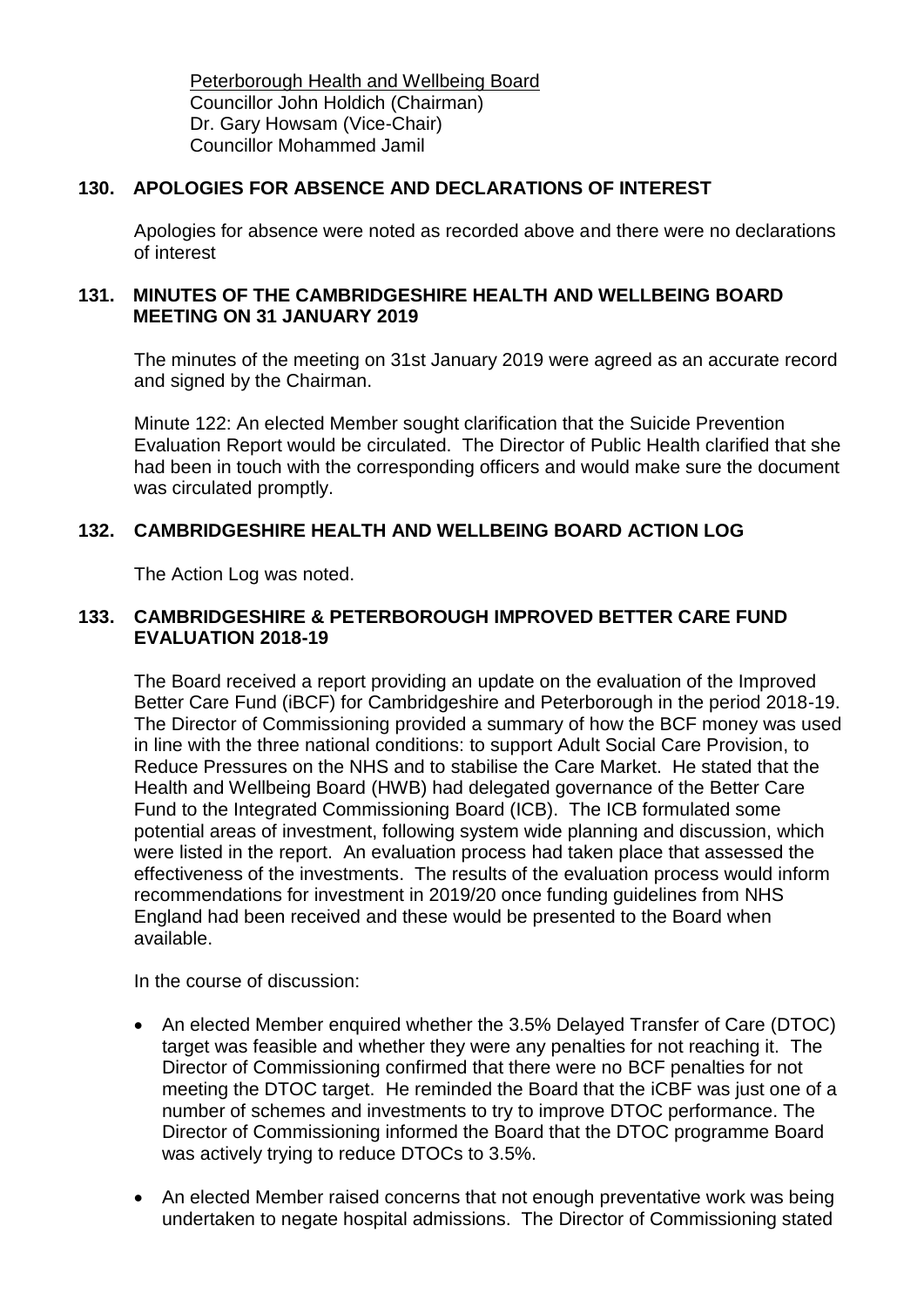that the Discharge Programme Demand and Capacity work stream had undertaken a deep dive of post discharge care demand. The outcomes of this were that they had enough capacity at a global level as a system. The issue was how demand presents itself and having the right capacity in the right place at the right time, 'capacity mismatch'. There had been significant investments across the system to ensure capacity could meet demand. Members were informed that since April 2017, Cambridgeshire's re-ablement capacity had increased by 42% and domiciliary care capacity had increased by 12% over the same period. An effective placed based health system using community resources and assets was an effective way to address this.

- An elected Member expressed concern that funding for placed based services was being reduced. They suggested that place based services required investment in order to provide people the support they needed in their homes in order to prevent hospital admission. The Director of Commissioning stated that officers were identifying solutions to increase place based capacity, but the process was complex.
- A District Council member commented that discharge teams needed members with medical knowledge who could challenge consultants but also knew how the local social support networks operated. The Director of Commissioning commented that the benefit of a placed based approach was that health and social care providers would have a greater understanding of the specific needs and resources in that community.

The Head of Commissioning Partnerships and Programmes for CCC and PCC requested that the Board to delegate authority to approve the BCF 2019/20 Plan, prior to submission to NHS England.

It was resolved that the Cambridgeshire Health and Wellbeing Board:

- a) Consider the content of the report and raise any questions
- b) Delegate authority to approve the BCF 2019/20 Plan, prior to submission to NHS England, to the Director of Public Health in consultation with the Chair, Vice-Chair and wider Health and Wellbeing Board membership. (**Action: Director of Public Health**)

## **134. CAMBRIDGESHIRE AND PETERBOROUGH JOINT STRATEGIC NEEDS ASSESSMENT (JSNA) CORE DATA SET 2019**

The Board received a presentation by the Director of Public Health (attached at appendix 1 to these minutes) regarding the Cambridgeshire & Peterborough Joint Strategic Needs Assessment (JSNA) Core Dataset 2019.

In discussion:

- An elected Member expressed concern regarding the data related to the Fenland area, stating that schemes in the area had been working however; there was more that could be achieved. The Director of Public Health agreed and commented that health organisations needed to work together to improve results.
- The Vice-Chairman of the Peterborough Health and Wellbeing Board commented that the system needed to change in order to provide greater preventative work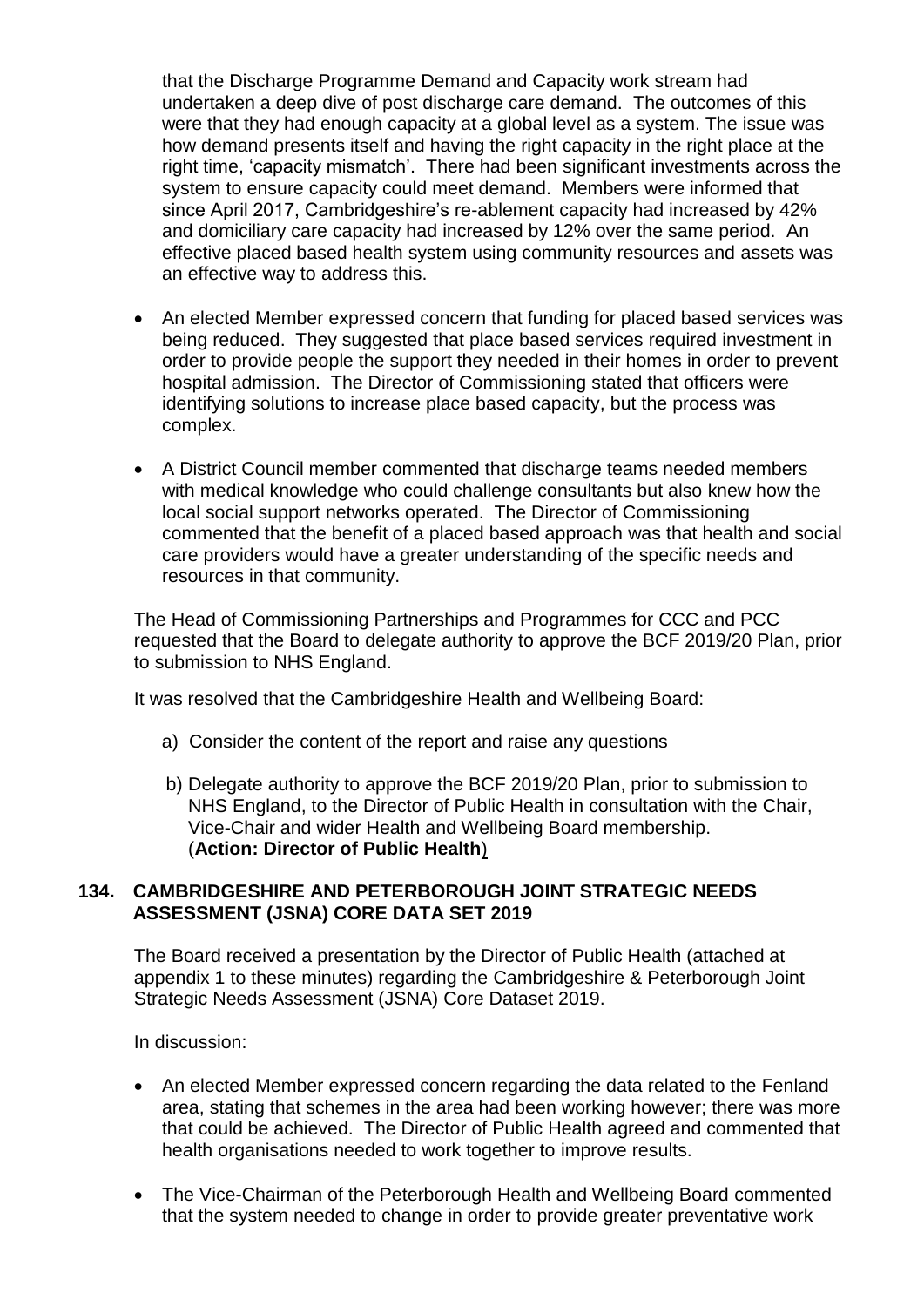within communities. An elected Member agreed and commented that the definition of the system must be re-defined. It needed to include a greater range of socioeconomic circumstances in which people lived, such as public transport and housing which were also determinants of health. The Director of Public Health commented that related work had been progressing through the CIVIC program.

- An elected Member requested additional information regarding the difference in emergency hospital admission rates between Cambridge and Peterborough. The Director of Public Health informed the Board that higher levels of deprivation in Peterborough resulted in higher rates of emergency hospital admissions.
- The Chairman of the Peterborough Health and Wellbeing Board asked whether the higher proportions of older people in Peterborough City also related to the emergency admission rates. The Director of Public Health confirmed that this was the case.
- The CCG representative stated that they believed by 2021 the total population would be 30,000 higher than the figure predicted by the NHS. Therefore, the NHS's funding formula allocation might not accurately reflect the county's demands.
- The Director of Public Health stated that the JSNA report supported and informed the discussions held within the health-care system.

It was resolved to:

- a) Approve the Cambridgeshire and Peterborough Joint Strategic Neds Assessment (JSNA) Core Dataset 2019.
- b) Consider the key health and wellbeing needs identified in the JSNA information presented and how these should influence the development of a future Joint Health and Wellbeing Strategy for Cambridgeshire and Peterborough
- c) Note the substantial differences in health status and outcome observed between different areas of Cambridgeshire and Peterborough and consider how this information should inform future commissioning/intervention decisionmaking to improve overall population health and wellbeing.

#### **135. SUSTAINABILITY AND TRANSFORMATION PARTNERSHIP (STP) UPDATE ON STRATEGIC DIRECTION 2018/19**

The Board received a report that provided an update on the work of the Sustainability and Transformation Partnership (STP) and the North and South alliances. The Head of Communication & Engagement at the STP informed the Board that the STP had shifted to a distributed leadership model. In presenting the report, particular attention was paid to the short, medium and long-term priorities of the system detailed in the report.

It was resolved to:

a) Note the update report of the Sustainability and Transformation Partnership (STP), as well as the work of the North and South Alliances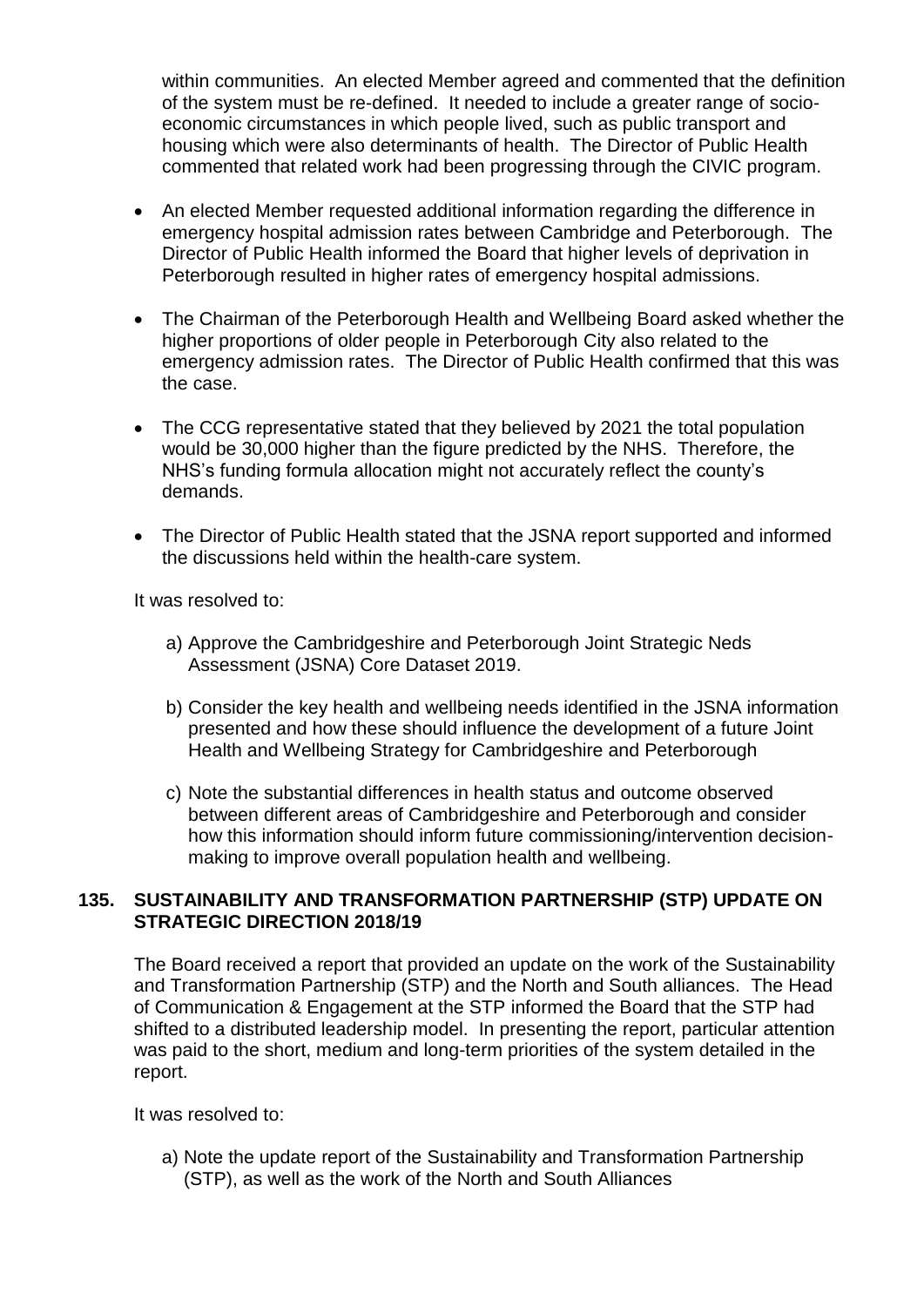## **136. CLINICAL COMMISSIONING GROUP (CCG) PLANNING FOR 2019/20 AND THE NHS 10 YEAR PLAN**

The Board received a report that provided a top-level summary of the CCG planning for 2019/20 and the NHS Ten Year Plan. Members noted that the CCG were currently working through the detail of the planning guidance and deciding priorities for 2019/20. The Director of Corporate Affairs for the CCG drew attention to the background and key points of the report. The Board were advised of the short, medium and long-term operational plans and the updated prevention strategy. Extensive consultation with the population of Cambridgeshire and Peterborough would be a priority for 2019/20.

Discussing the report:

• The representative from the Voluntary Sector informed the Board that a financial agreement with the CCG was not in place for the coming financial year. They expressed concern that many small groups in the sector would be unable to continue their work. The Officer stated they would return to the Board with this information and investigate.

(**Action: Director of Corporate Affairs, CCG**)

- An elected Member highlighted the importance of allocating resources to communities in order to enable them to build sustainable healthy organisations.
- An elected Member expressed their appreciation at the work being undertaken regarding workplace health. She raised her concerns that they should be promoting workplace health across the system and not just in the NHS. Members were informed that the Combined Authority had raised the issue that employers needed to support their employees through workplace health schemes.
- The representative from Cambridgeshire Community Services NHS Trust (CCS) enquired to why there was a separate NHS Prevention Strategy and suggested it would be more beneficial if they could produce one system wide strategy. The officer stated that the document aligned with the NHS Long Term Plan and acknowledged the role the NHS played in prevention strategies.
- The Director of Public Health welcomed the Prevention Strategy; she agreed with the representative from the CCS and stated that they needed to feed this strategy into the Joint Health and Wellbeing Strategy (JHWS) and joint commissioning which could lead to financial savings for the NHS.
- The representative from the CCS commented that the NHS Long Term Plan should be translated into a local plan. Further discussion was suggested of how the role of the HWB could progress this further.
- An elected Member raised concerns at the number of priorities in the NHS Long Term Plan. She commented that the system was already under pressure and it was vital they formulated a joint Action Plan. Different parts of the system would be able to contribute to the Action Plan to create a more connected working arrangement. The officer stated that their Prevention Strategy would start to feed into the work the Director of Public Health was undertaking.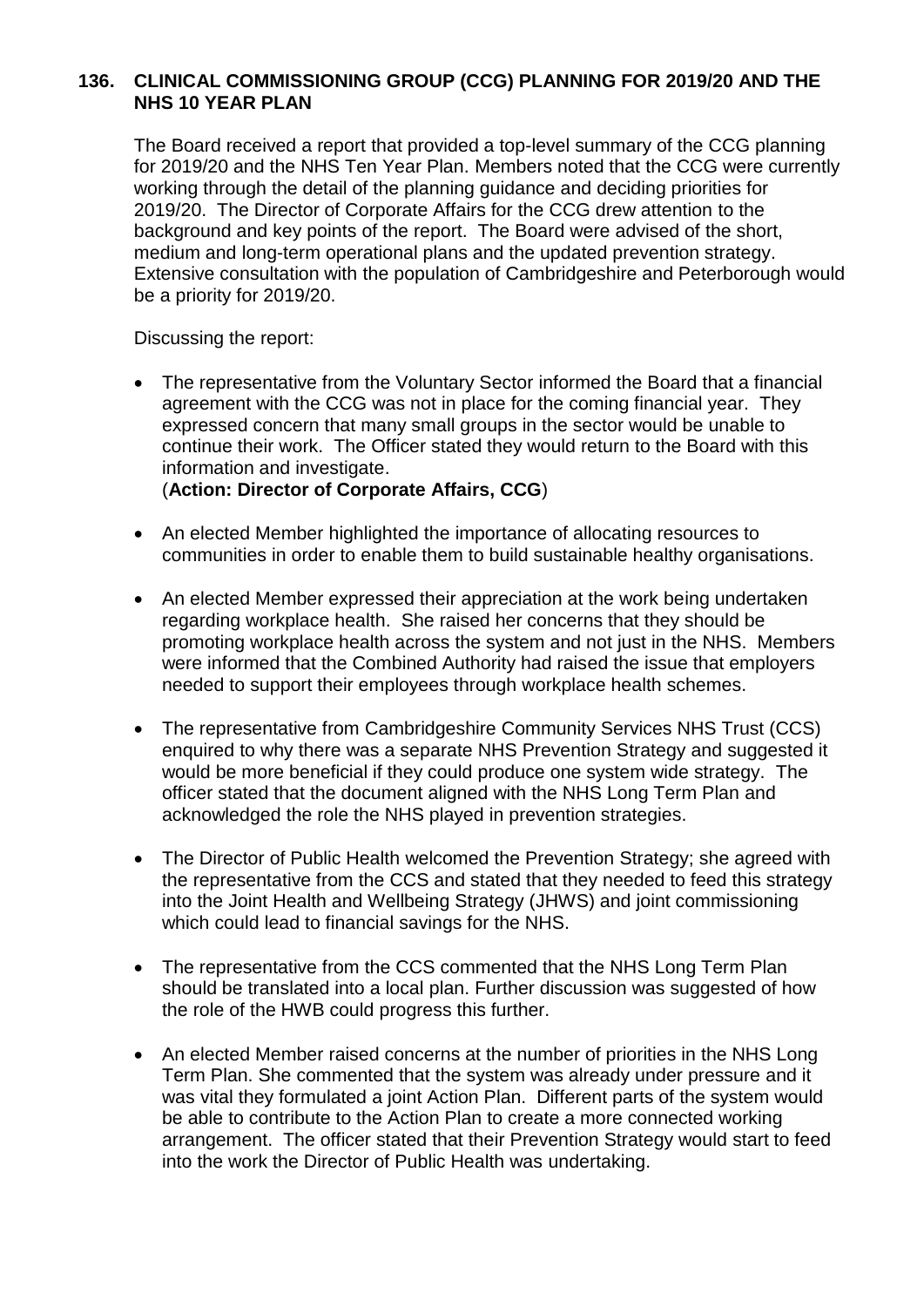- The Director of Corporate Affairs at the CCG informed the Board that Healthwatch was conducing a piece of work to assess the public's response to the NHS Long Term plan. The representative from Healthwatch stated that the survey had yielded beneficial results. They commented that the public had wanted more information regarding the co-operation between organisations in the health and social care system.
- The Executive Director, People and Communities stated that the HWB Development Session should involve discussing the JHWS and the Action Plan that proceeded from this.
- The Director of Public Health stated that the JHWS should not be labelled as a business plan but rather a joint up system wide plan. She commented that the CCG's Prevention Strategy would act as a firm foundation to build on.
- The Vice-Chair of the Peterborough Health and Wellbeing Board expressed his concern regarding the level of engagement the Board had regarding the STP item and requested further discussion took place at the HWB Development Session. He commented that the creation of an Action Log could be an enormous document and taking a vote on the creation of one could be too early at this stage.

It was resolved that the Cambridgeshire Health and Wellbeing Board:

a) Note the CCG planning for 2019/20 and the updated Prevention Strategy for the NHS.

# **137. THINK COMMUNITIES UPDATE**

The Board considered a report detailing an overview of the Think Communities approach. Attention was drawn to the background and main issues contained within the report. The Board was informed of the eight work streams, which would enable the Think Communities approach to be delivered. Board members noted that extensive consultation with partners across the public sector on the Think Communities approach would continue.

In the course of discussion:

- The Chairman expressed his appreciation that the report clearly presented the development of a number of the eight-work streams over a twelve-month period. However, he raised concerns that some of the other work streams in the report did not share this clarity and questioned where the work streams would be in two to three years' time.
- An elected Member expressed concerns regarding the Think Communities approach to assimilation within the wider Health and Social Care system. She commented that it did have a contribution to make but that it could not define itself as the system. Officers stated that they were engaging with all parts of the system to establish networks.
- The representative from the voluntary sector was concerned that officers were only communicating with limited sections of the sector. She commented that communication with the voluntary sector needed to be a key priority. She noted that the sector already had a comprehensive knowledge of the communities they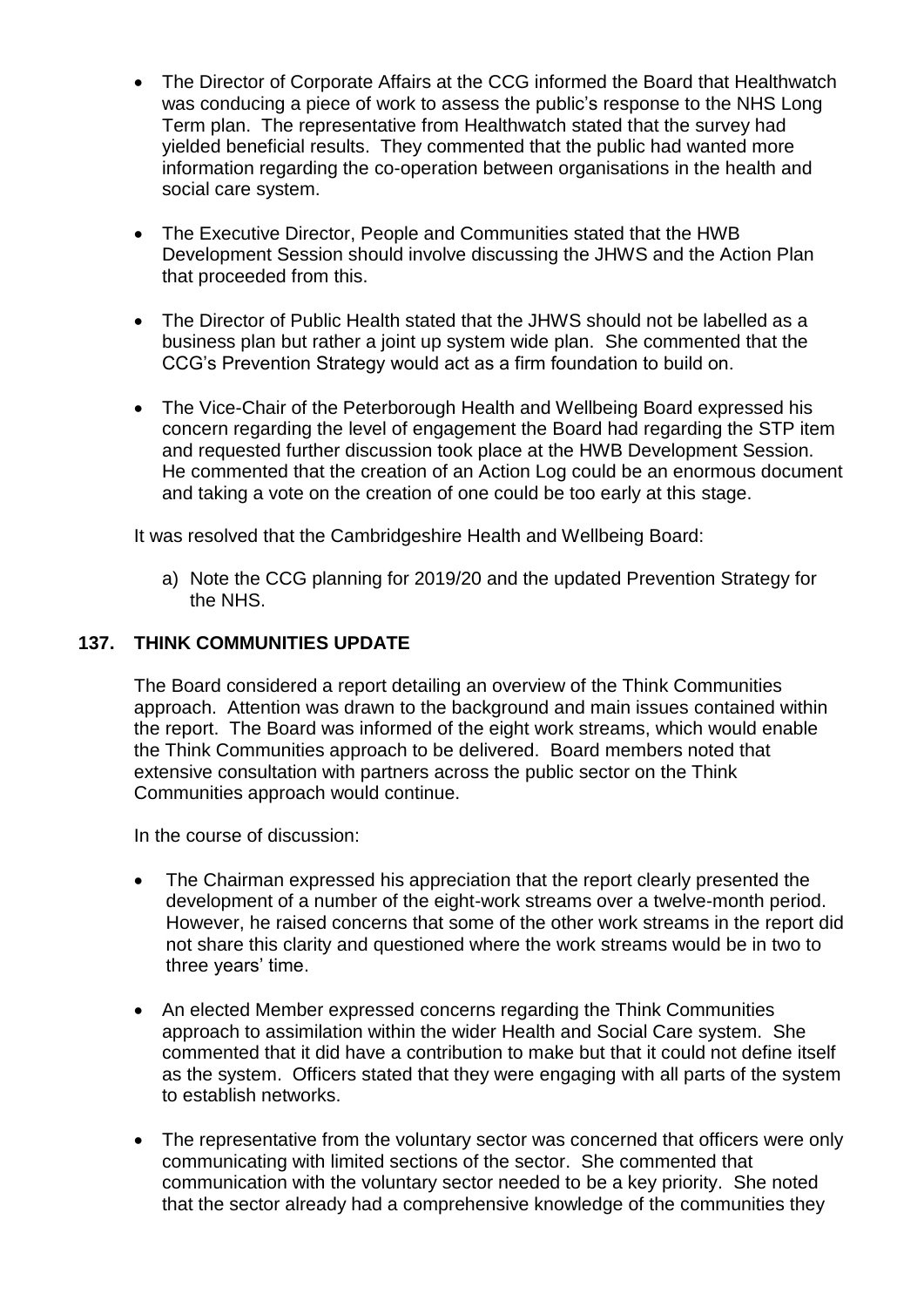were working in. Officers recognised that an effective communications plan was required in order to engage with both internal staff and the wider health and social care system.

- The Vice-Chair of the Peterborough Health and Wellbeing Board commented that it was vital that communities were engaged. It would be beneficial if organisations supported communities in the creation of a case study, where residents reflected on the work within their community. The Chairman of the Cambridgeshire Health and Wellbeing Board stated that local authorities were approaching communities in order to engage with them.
- An elected Member raised concerns regarding the example of Wigan Council used in the report, commenting that it had a very different working dynamic to that of Cambridgeshire and it would not be a simple task to draw comparisons between them. Officers clarified that they were analysing the environment Wigan Council were in to learn from it and not simply copy it.
- The voluntary sector representative stated that it was very difficult to draw comparisons between Cambridgeshire and Peterborough, and Wigan due to their footprint size and their geographical diversity. Officers also recognised that Cambridgeshire and Peterborough was more complex compared to Wigan but did note that there were learning opportunities to be had.
- The Executive Director, People and Communities stated that Wigan had an effective induction program provided to all members of staff; this element of could be adapted to meet the requirements of Cambridgeshire and Peterborough.
- An elected member commented that in their community they had seen children's health and social care services diminish. They recognised that the system was under severe financial pressures, but would like to see greater investment into voluntary and community services.
- An elected Member raised concerns that smaller but effective organisations in the community did not have the capacity to make financial bids and therefore there was a risk they would cease operation. They commented that it was in the Board's best interest to support such organisations. The Voluntary Sector representative agreed, commenting that the changes in the commissioning process had led to the exclusion of small organisations. Commissioning groups were now using the Social Value Act to engage with these smaller organisations. More effective joint working would also allow all organisations in the system to work more efficiently**.**  The Executive Director, People and Communities agreed that the system needed to work more cohesively with the voluntary sector and communities.
- The Vice-Chair of the Peterborough Health and Wellbeing Board commented that it would be useful if the Board could receive an insight into the present and future funding pressures to which the system was subject. **(Action: Director of Corporate Affairs, CCG)**
- The Executive Director, People and Communities stated that more work had to be undertaken to achieve greater joint up working within the system. She noted that the Think Communities ambition very much aligned with the work being undertaken by the North and South Alliances. She also recognised the need for a more effective communication plan.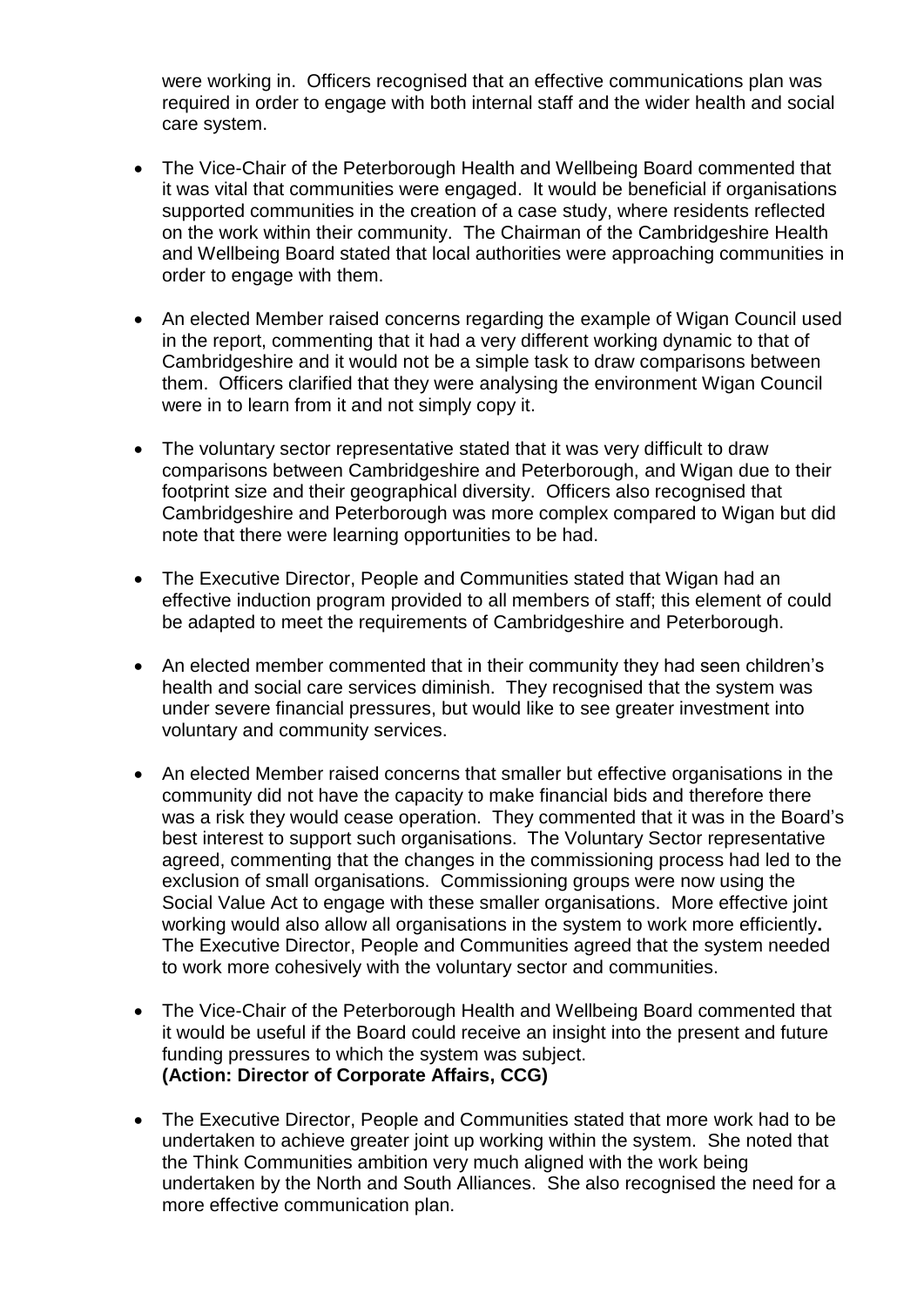- The Director of Public Health informed the Board that GP networks, Think Communities and Integrated Neighbourhoods were working with communities of under 30,000 residents. She noted that it was vital to have clear communication, as it would enable effective joint working in the system.
- The representative from the North West Anglian Foundation Trust was encouraged to see the work being undertaken by Think Communities, in particular the eight work streams contained in the report. He saw it beneficial to align the work and timescales of the North/South Alliances with the Integrated Neighbourhoods scheme and Think Communities.
- The Environmental Service Manager at East Cambridgeshire reassured the Boards that they were engaging and creating links with local stakeholders through the distribution of the Think Communities pilot.
- The representative from Healthwatch commented that it would be beneficial for the Think Communities project to work with CIVIC.

It was resolved that the Cambridgeshire Health and Wellbeing Board:

- a) Note, comment on and endorse the Think Communities approach to improving outcomes and preventing and delaying demand for statutory services across the public sector.
- b) Comment on aspects of the approach, which are particularly important to the Board, in order to ensure they are given appropriate priority.

# **138. PUBLIC SERVICE REFORM: COMBINED AUTHORITY UPDATE**

The Board received a report providing an update on the Cambridgeshire and Peterborough Combined Authority's (CPCA) public service reform programme. The Director of Strategy and Assurance at the Combined Authority began by setting the context of the CPCA within the wider health and social care system referring to its role as the statutory transport authority and its role in contributing to positive health outcomes.

Members noted the establishment of an Independent Commission on Public Service Innovation and Reform, initially focused on Health and Social Care integration. Following the submission of a draft report in January 2019, it was subsequently forwarded to the Independent Commissioning Board who would prepare their recommendation in summer 2019. The Director highlighted that the Commission was keen to engage with the two Health and Wellbeing boards, the voluntary sector and organisations such as Healthwatch.

In discussion:

 The Chairman of the Cambridgeshire Health and Wellbeing Board asked when the report from the Independent Commission would be available to view. The Director of Strategy and Assurance explained, as the Commission was an independent body, it would not be appropriate for him to state a possible completion date. However, the Commission was aware of the timing constraints if they wanted to feed their work into the upcoming spending review in June 2019.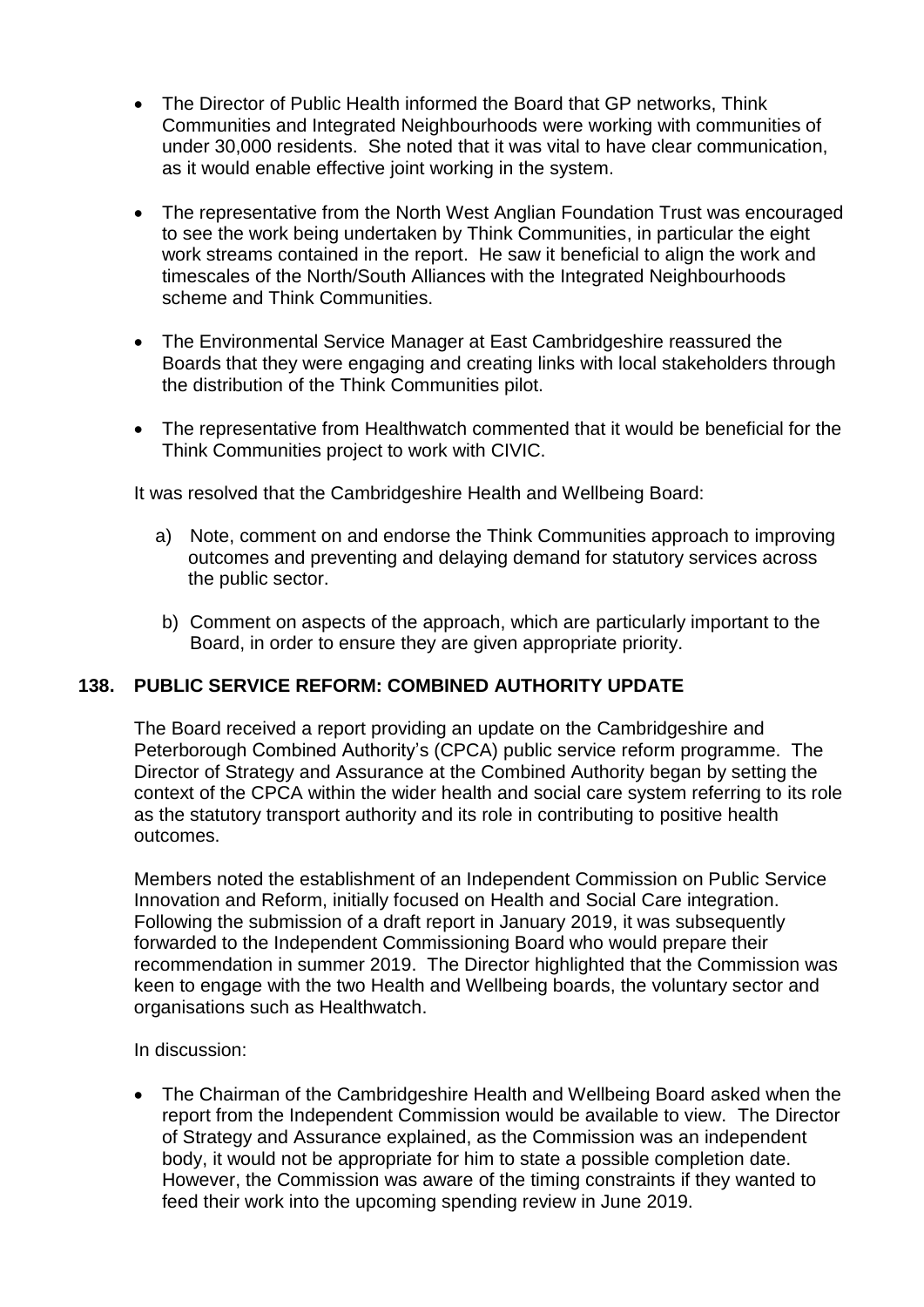- The representative from the CCG commented that members of the Board should read the Independent Economic Report. The work undertaken by the Independent Commission needed to link their work into this report to make sure public services can continue to keep up with the current rates of economic growth.
- An elected Member requested the Terms of Reference (TOR) for the Independent Commission. The Director of Strategy and Assurance stated he would circulate the Independent Commission's TORs and membership list to the Board. **(Action: Director of Strategy and Assurance)**
- The Director of Public Health commented that the Independent review would take place and would be very well researched. She noted that the deadline dates for the independent commission report, joint health and wellbeing strategy and the NHS response to the long-term plan would fall at around the same time. She questioned whether there was opportunity to create synergy between the reports, which would allow for greater joint up working. The Director of Strategy and Assurance reiterated that he could not represent the Independent Commission, but did confirm that the CPCA had discussions regarding greater joined up working and would feed this in the Independent Commission.

It was resolved that the Cambridgeshire Health and Wellbeing Board:

- a) Note the update in this paper
- b) Request a further update in the summer when the Independent Commission on Public Service Reform has reported to the Mayor (**Action: Democratic Services Officer Trainee**)

## **139. PUBLIC HEALTH SYSTEM LOCAL GOVERNMENT ASSOCIATION (LGA) PEER REVIEW**

The Board received a report that presented the findings of the Cambridgeshire and Peterborough Public Health System Local Government Association (LGA) Peer Review carried out in February 2019, and requesting the approval of the joint action plan prepared to address the key recommendations of the Review. The Director of Public Health stated that the LGA Peer Review had yielded beneficial results. The Review asked how well they were working to improve the health of the public in Cambridgeshire and Peterborough and how the health and social care system worked holistically. In reference to paragraph 3.3 of the report, she then outlined to the Board the key findings from the LGA peer review report. In reference to paragraph 3.4, she explained the final recommendations of the LGA Peer Review. She noted that the voluntary sector had made some good contributions to the Peer Review. The Health and Wellbeing Board potential had a key role in taking these recommendations forward by approving the joint action plan.

In the course of discussion:

- An elected Member raised their concerns with the number of areas of consideration in the report and noted that they must prioritise them effectively.
- An elected Member stated there was a profound misunderstanding of the roles public health played in Local Government. A culture change was needed to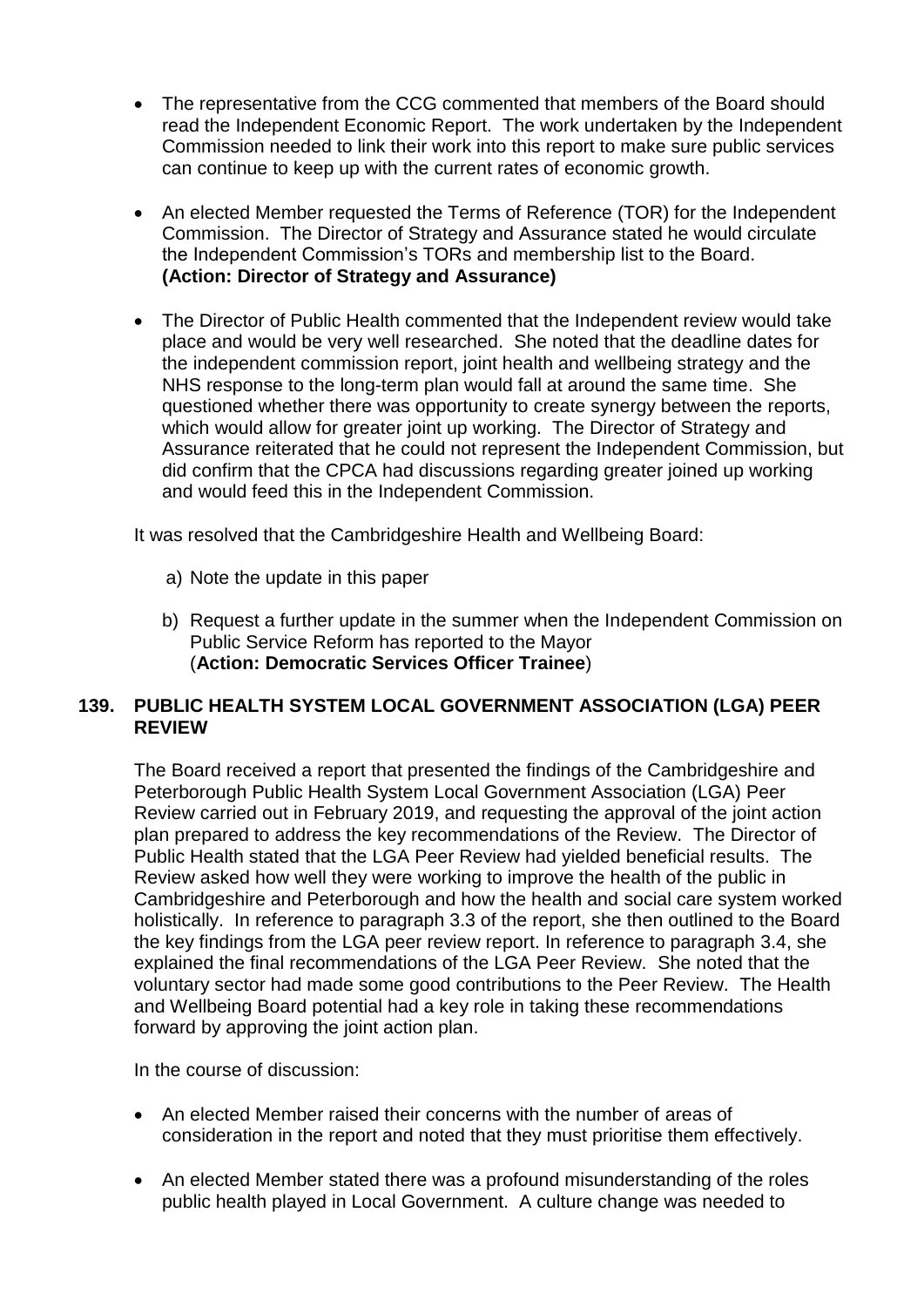improve the understanding of the broader context of Public Health to Members and officers across the organisation.

 An elected Member commented that the public were not aware of the role of Public Health within Councils. He noted that work could be undertaken to try to change this. The Chairman of the Cambridgeshire Health and Wellbeing Board stated that there was a common misconception of the term Public Health. The Director of Public Health agreed and stated that many of her staff were labelled as employees from NHS England in public meetings. She had asked that Public Health be publically associated with the County Council in press releases.

It was resolved that the Cambridgeshire Health and Wellbeing Board:

- a) Note and comment on the LGA Public Health System Peer Review finding and recommendations attached as Annex A
- b) Approve the Public Health Peer Review draft action plan attached as Annex B

#### **140. DEVELOPING A NEW JOINT HEALTH AND WELLBEING BOARD STRATEGY**

The Board received a report outlining the next steps in developing a Joint Health and Wellbeing Strategy (JHWS) for Cambridgeshire and Peterborough and asking for the Boards endorsement of the proposed approach. The Director of Public Health drew attention and outlined the following main issues found in the report: Establishing the timescale for the JHWS, establishing priorities for the JHWS, Links to local implementation of the NHS Long Term Plan, Public Consultation on the JHWS and Approval of the JHWS. She noted that she hoped to start discussing the establishment of JHWS priorities at the Joint HWB Development Session in the afternoon and conversations had started, led by the STP regarding the response to the NHS Long Term Plan.

In the course of discussion,

- The representative from the CCG stated that the engagement on the NHS Long Term Plan had started and sought clarification of the time scale of the JHWS report. The Director of Public Health commented that the time scales were challenging, but the reports did not have to be published at the same time. She noted that it was very important that the strategies were cohesive and allowed the opportunity for greater joint up working arrangements.
- The representative from the Cambridgeshire Community Services NHS Trust (CCS) reinforced the point that the joint working strategies need to be simplified to allow more cohesive joint up working arrangements.
- The Vice-Chairman of the Peterborough Health and Wellbeing Board agreed that the JHWS should be aligned with community needs
- An elected Member agreed that the JHWS should be formulated earlier as a formative document, she noted that the public can find consultations onerous
- The Chairman of the Cambridgeshire Health and Wellbeing Board questioned whether there was a statutory duty to hold a public consultation on the strategy. The Director of Public Health explained that there was a statutory duty to publically